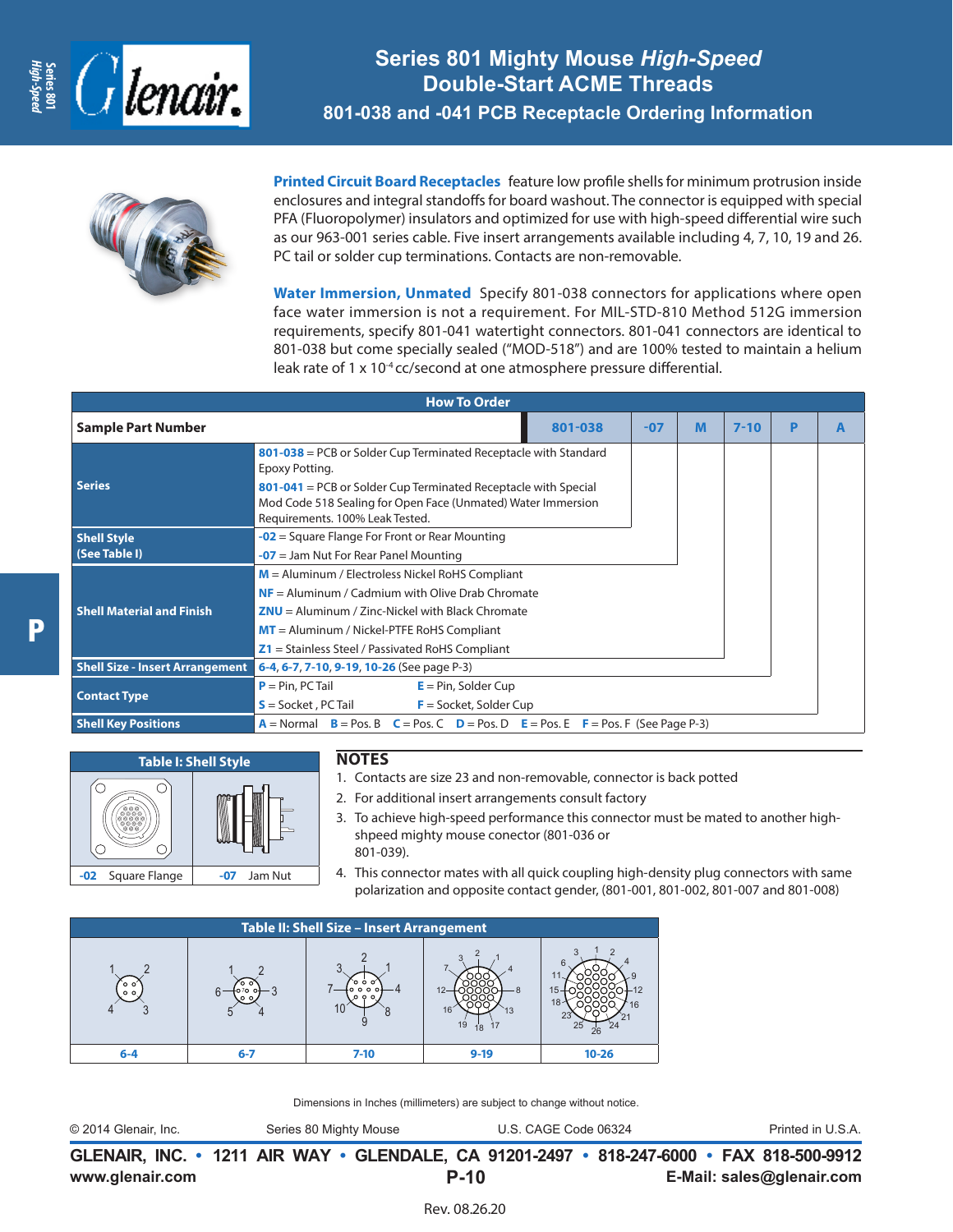# *Square flange front or rear panel mount receptacle - shell style 02*





## *Jam nut rear panel mount receptacle - shell style 07*





P

**Dimensions** Shell SIZE | A SQ | B BSC | Ø C | Ø D | E FLAT | F FLAT | J HOLES | K THREAD | L THREAD | Ø M | Ø T 6 .590 (0.02) .423 (0.02) .750 (0.03) .635 (0.03) .595 (0.02) .410 (0.02) .096 (0.00) .091 (0.00) .3750-.05P-.1L-2A .4375-28 UNEF-2A .330 (0.01) .238 (0.01) 7 .650 (0.03) .483 (0.02) .327 (0.03) .523 (0.03) .336 (0.02) .536 (0.02) .536 (0.02) .4375-.05P-.1L-2A .5625-28 UN-2A .432 (0.02) .327 (0.01) .327 [0.01 9 | .850 (0.03) | .607 (0.02) | 1.125 (0.04) | .830 (0.03) | .790 (0.03) | .596 (0.02) | .130 (0.01) .126 (0.00) .5625-.05P-.1L-2A .6250-28 UN-2A .551 (0.02) .446 (0.02) 10 .6875-28 UN-2A .6875-28 UN-2A .6875-28 UN-2A .659 (0.03) .658 (0.03) .658 (0.03) .658 (0.03) .626 (0.04) .620 (0.02) .516 (0.02) .516 (0.02) .6875-28 UN-2A .6875-28 UN-2A .6875-28 UN-2A .6875-28 UN-2A .620 (0.02) .516 (

Dimensions in Inches (millimeters) are subject to change without notice.

| © 2014 Glenair, Inc. | Series 80 Mighty Mouse | U.S. CAGE Code 06324                                                                     | Printed in U.S.A. |
|----------------------|------------------------|------------------------------------------------------------------------------------------|-------------------|
|                      |                        | GLENAIR, INC. • 1211 AIR WAY • GLENDALE, CA 91201-2497 • 818-247-6000 • FAX 818-500-9912 |                   |

**P-11**

Rev. 08.26.20

**www.glenair.com E-Mail: sales@glenair.com**